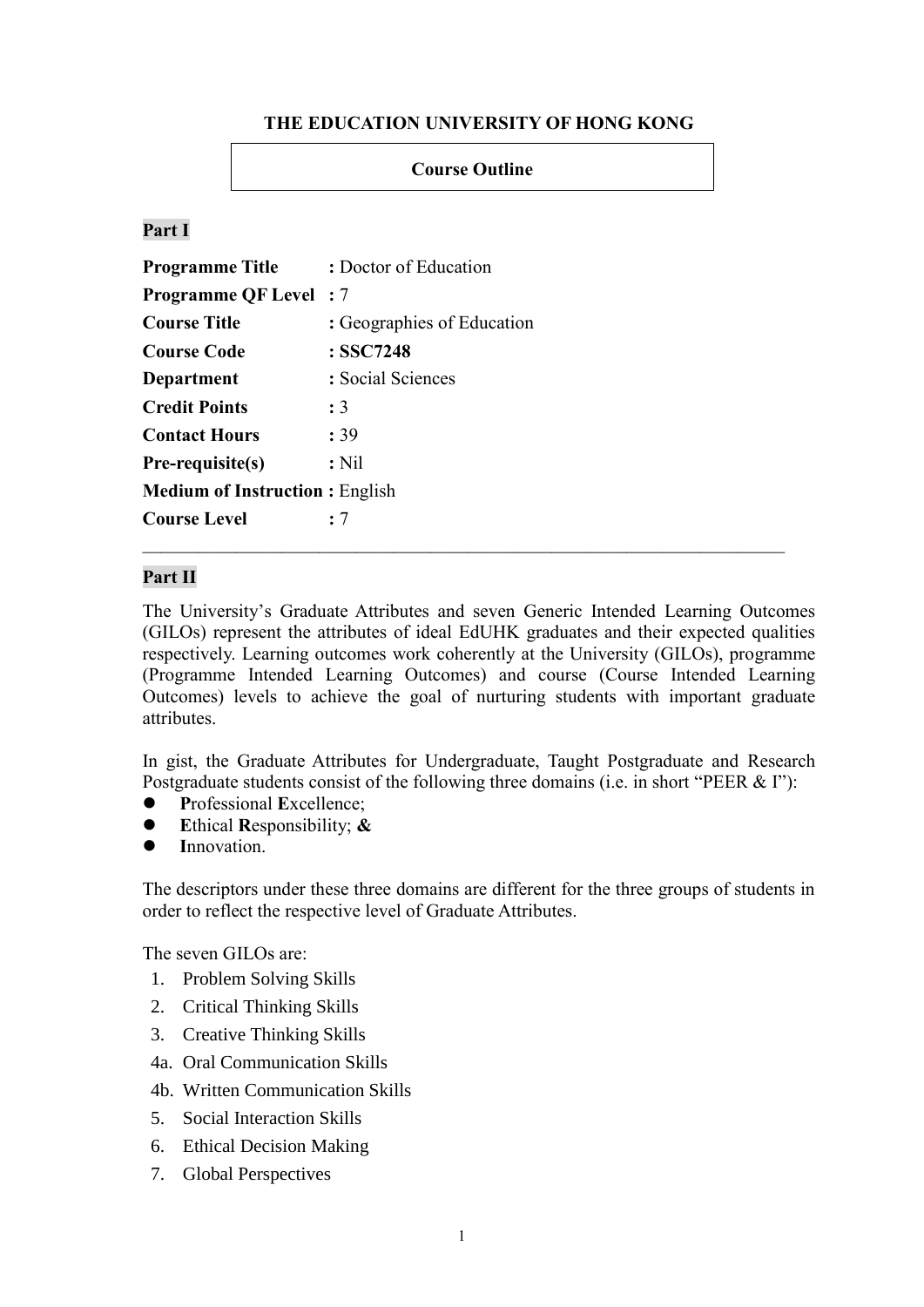### **1. Course Synopsis**

This course provides students with the knowledge and methods to conduct research related to geography and education, including the evolution of physical, social, economic, culture, political landscapes and so on. The foci of "geography / geographies" in this course covers space, places, patterns, flows and travel; the foci of "education" covers curriculum, learning, knowledge, environmental literacy and access to education. This course will provide opportunities to analyze geography and education, environmental literacy, learning through travelling, spatial patterns of education and schooling, through reading, interpreting and criticizing relevant classic and latest research pieces, literature and curriculum documents.

# **2. Course Intended Learning Outcomes** (CILOs)

*Upon completion of this course, students will be able to:*

- CILO1: understand the current status and future development of major theories, knowledge and curricula in physical and human geography;
- CILO2: critically review the discourses, theories and issues about geography and education / geographies of education.
- CILO3: demonstrate abilities to identify new research areas and suggest appropriate geographical perspectives, methods and skills for further education research.

| <b>Course Content</b>                                                                                                                                                                                                 | <b>CILOs</b>                      | <b>Suggested Teaching &amp;</b><br><b>Learning Activities</b>    |
|-----------------------------------------------------------------------------------------------------------------------------------------------------------------------------------------------------------------------|-----------------------------------|------------------------------------------------------------------|
| 1. Recent Developments in Geography<br>Education and Learning<br>- Recent curriculum development in<br>geography education<br>- New tools in geographical learning:<br>digital images, GIS, VR and AR<br>technologies | C <sub>L</sub> O <sub>L,2,3</sub> | Lecture<br>Reading<br>Group discussion<br>Self-directed learning |
| 2. Geography and environmental literacy:<br>Climate change as an illustrating example<br>- Framing climate problems: history,                                                                                         | C <sub>L</sub> O <sub>L,2,3</sub> | Lecture<br>Reading<br>Group discussion                           |

# **3. Content, CILOs and Teaching & Learning Activities**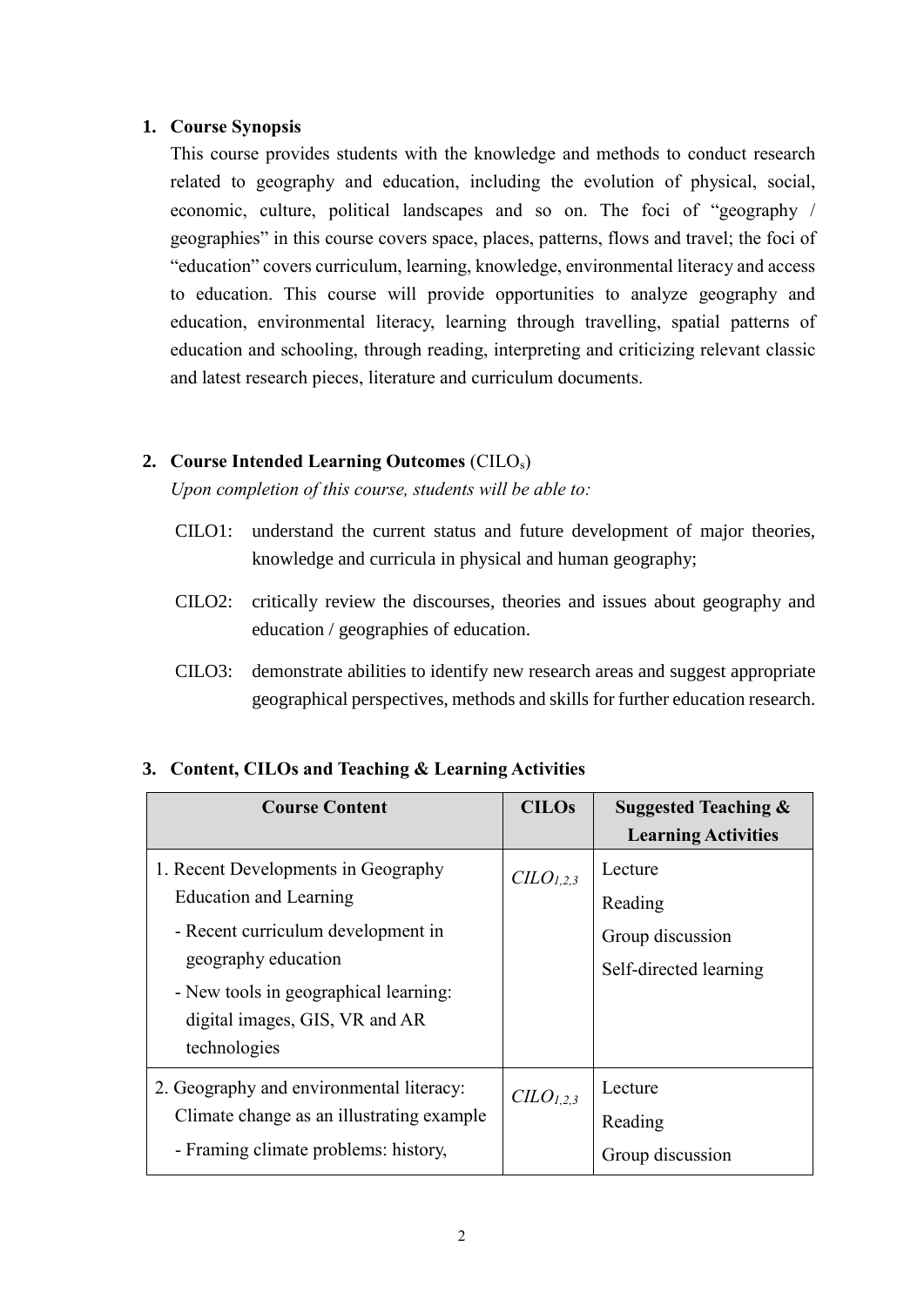| cultural and geographical perspectives |                                   | Field trip             |
|----------------------------------------|-----------------------------------|------------------------|
| - Climate science and environmental    |                                   | Self-directed learning |
| literacy                               |                                   |                        |
| - Knowledge and communication about    |                                   |                        |
| climate disruption                     |                                   |                        |
| 3. Tourism as an Education Tools       | CLO <sub>1,2,3</sub>              | Lecture                |
| - Learning for Cultural Diversity      |                                   | Reading                |
| - Learning for Ecological and          |                                   | Group discussion       |
| <b>Environmental Issues</b>            |                                   | Field trip             |
| - Learning for Globalizing World       |                                   | Self-directed learning |
| 4. Geographies of education            | C <sub>L</sub> O <sub>L,2,3</sub> | Lecture                |
| - Geographies of knowledge production: |                                   | Reading                |
| borderless and uneven?                 |                                   | Group discussion       |
| - International student and mobility:  |                                   | Field trip             |
| Trends and patterns                    |                                   | Self-directed learning |
| - Commuting to school: spaces, modes   |                                   |                        |
| and impacts                            |                                   |                        |

# **4. Assessment**

|     | <b>Assessment Tasks</b>                                                                                                                                                                                                                                                         | Weighting $(\% )$ | CILO                              |
|-----|---------------------------------------------------------------------------------------------------------------------------------------------------------------------------------------------------------------------------------------------------------------------------------|-------------------|-----------------------------------|
| (a) | <b>Presentation</b>                                                                                                                                                                                                                                                             | 30%               | C <sub>L</sub> O <sub>L,2,3</sub> |
|     | An oral presentation outlining the<br>student's understanding on one of the<br>following topics: 1) trends in geography<br>curricula, 2) geography and<br>environmental literacy, 3) tourism as an<br>education tool and 4) spatial patterns of<br>knowledge flow or schooling. |                   |                                   |
| (b) | <b>Individual Paper</b>                                                                                                                                                                                                                                                         | 70%               | $CLO_{1,2,3}$                     |
|     | Students are required to produce an essay<br>on a critical review of the literature in one<br>of the prescribed topics about geography<br>and education / geographies of education.                                                                                             |                   |                                   |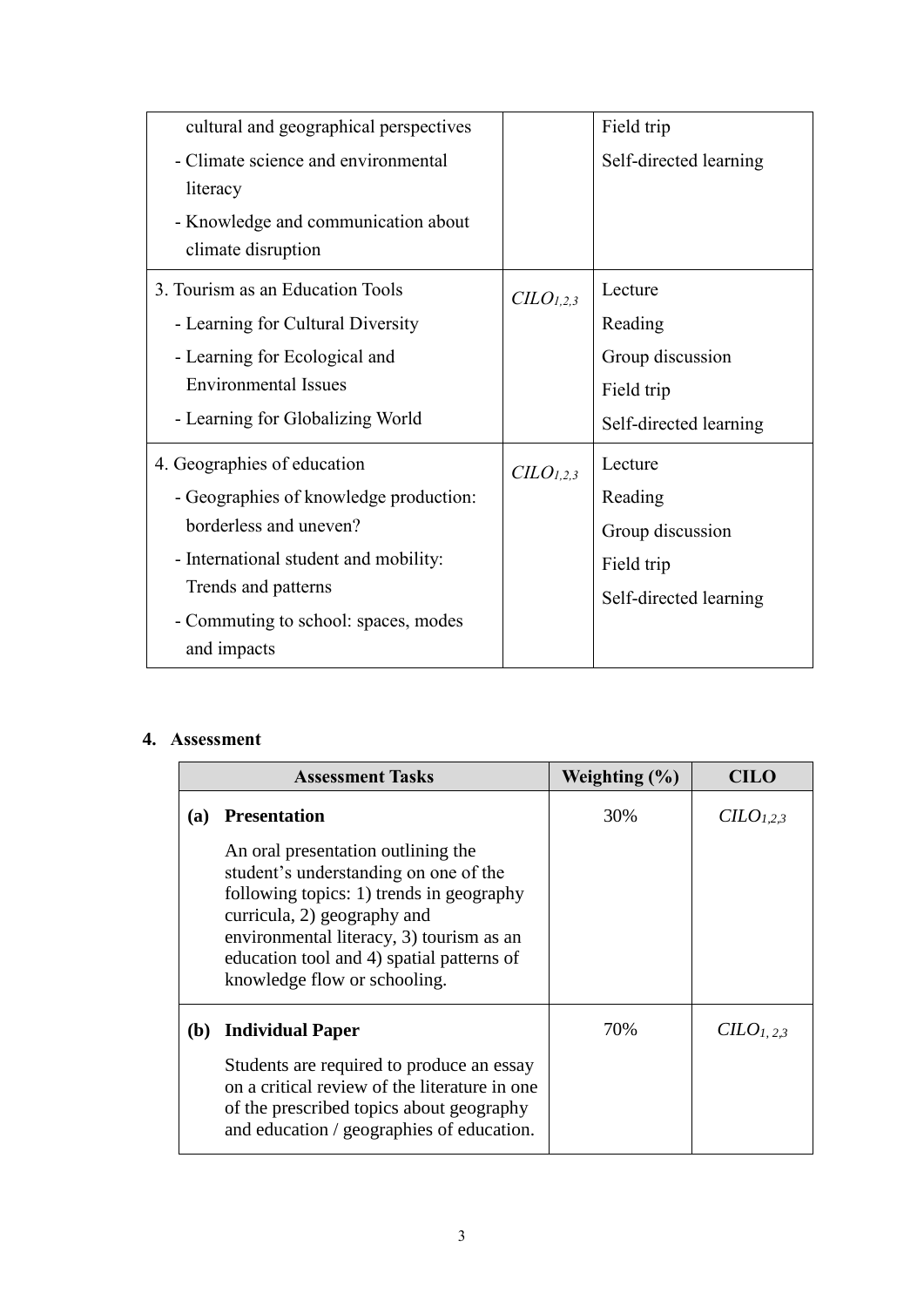## **5. Required Text(s)**

Butt, G. (2011) Geography, education and the future. London: New York: Continuum International Publishing.

Lidstone, J. (2006) Geographical education in a changing world: Past experience, current trends and future challenges. Dordrecht, the Netherlands: Springer.

### **6. Recommended Readings**

Barry, R. & Chorley R. (2009) Atmosphere, Weather and Climate (9th edn.). Routledge.

Brooks, R., & Waters, J. (2011) Student mobilities, migration and the internationalization of higher education. Basingstoke: Palgrave Macmillan.

Butt, G. (2015) MasterClass in geography education: transforming teaching and learning. London; New York: Bloomsbury Academic

Chang, C. (2014). Climate change education knowing, doing and being (1st ed.). New York: Routledge.

Conventz, S. (2014). Hub cities in the knowledge economy: Seaports, airports, brainports. Burlington : Ashgate Pub.

Falk, J.H., Ballantyne, R., Packer, J. & Benckendorff, P. (2012) Travel and learning: A neglected tourism research area. *Annals of Tourism Research*, 39 (2): 908-927.

Fisher, C., and Binns, T. (2000) Issues in Geography Teaching. Issues in Subject Teaching. London: Routledge/Falmer.

Gerber, R. (2003) International Handbook on Geographical Education. Dordrecht, The Netherlands : Kluwer Academic Publishers.

Kagawa, F., & Selby, D. (2010). Education and climate change: Living and learning in interesting times. New York: Routledge.

Lambert, D., Jones. M. (2013) Debates in geography education. Abingdon England : Routledge

Meusburger, P. Glückler, J., el Meskioui, M. (2013) Knowledge and the Economy. The Netherlands: Springer.

Pachauri R.K. and Meyer L.A. (eds.) (2014) Climate Change 2014: Synthesis Report. Contribution of Working Groups I, II and III to the Fifth Assessment Report of the Intergovernmental Panel on Climate Change. IPCC.

Prebežac, D. Schott, C. and Sheldon, P.J. (2014) The Tourism Education Futures Initiative: Activating Change in Tourism Education. London: Routledge.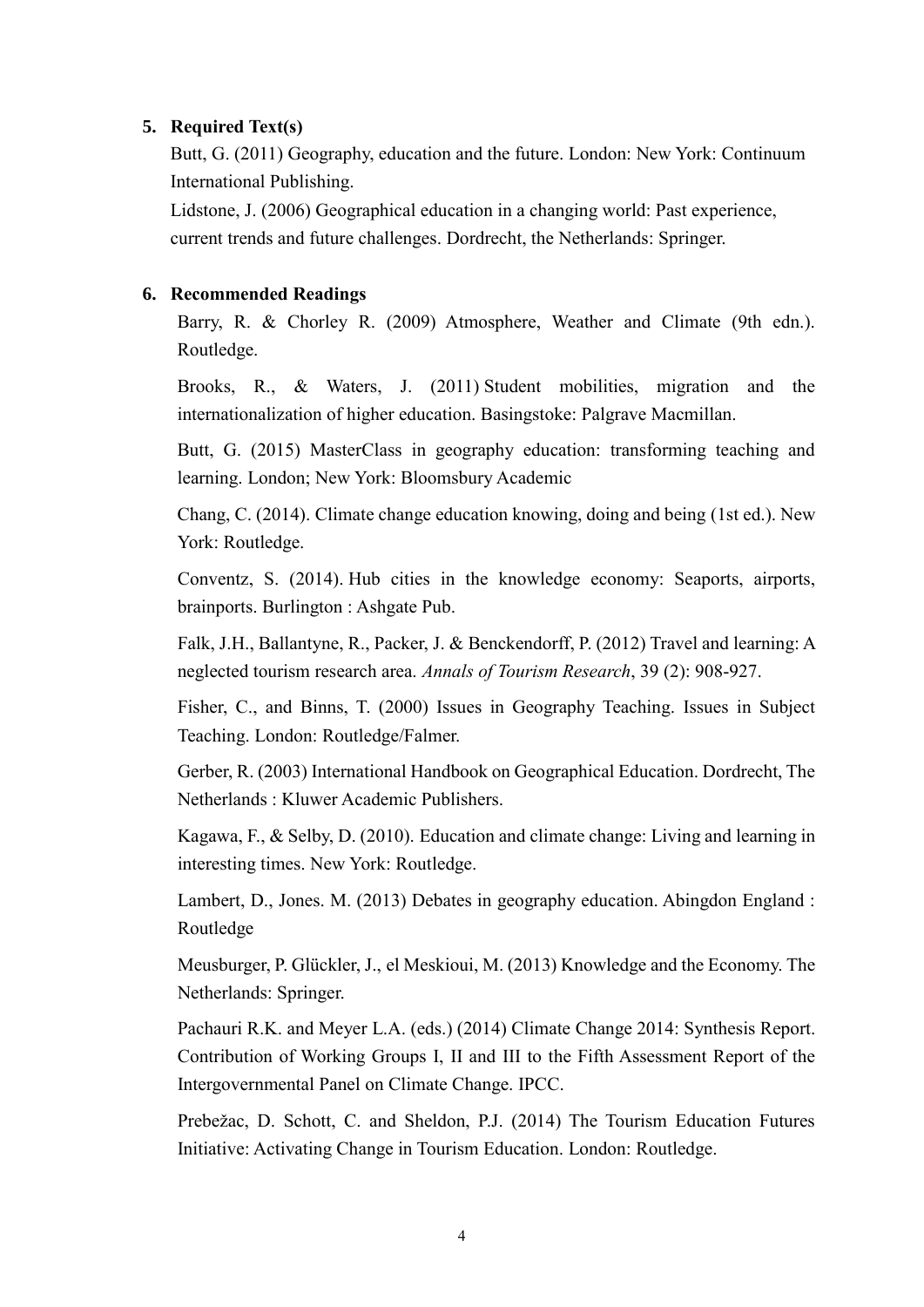Ritchie, B.W., Carr, N. & Cooper, C. (2003) Managing education tourism (eds). Clevedon, UK: Channel View Publications.

Sheldon, P.J., Fesenmaier, D.R. & Tribe, J. (2011) The tourism education future initiative (TEFI): Activating change in tourism education. *Journal of Teaching in Travel & Tourism,* 11(1): 2-23.

Smith, M. (2002) Teaching geography in secondary schools: A reader. London: Open University.

Stephen, W. (2009). Ecotourism: Impacts, Potentials and Possibilities? London: Butterworth-Heinemann.

Stone, M.J. & Petrick, J.F. (2013) The Educational Benefits of Travel Experiences. *Journal of Travel Research*, 52 (6): 731-744.

Tim, P., Broomhall, S., McEwan, J. & Majocha, E. (2010) Adult learning in educational tourism. *Australian Journal of Adult Learning,* 50 (2): 219-238.

## **7. Related Web Resources**

International Geographical Union, Commission on Geographical Education, [http://www.igu-cge.org/charters\\_1.htm](http://www.igu-cge.org/charters_1.htm) American Association of Geographers, Center for Global Geography Education,

<http://www.aag.org/cs/cgge>

# **8. Related Journals**

*Annals of the Association of American Geographers Children's Geographies Environment and Planning A, B, C and D Geographical Education [International Research in Geographical and Environmental Education](http://www.tandfonline.com/rgee20) Journal of Economic Geography Journal of Geography [Journal of Geography in Higher Education](http://www.tandfonline.com/cjgh20) Journal of Teaching in Travel & Tourism Journal of Transport Geography Journal of Travel Research Professor in Human Geography Progress in Physical Geography Tourism Geographies*